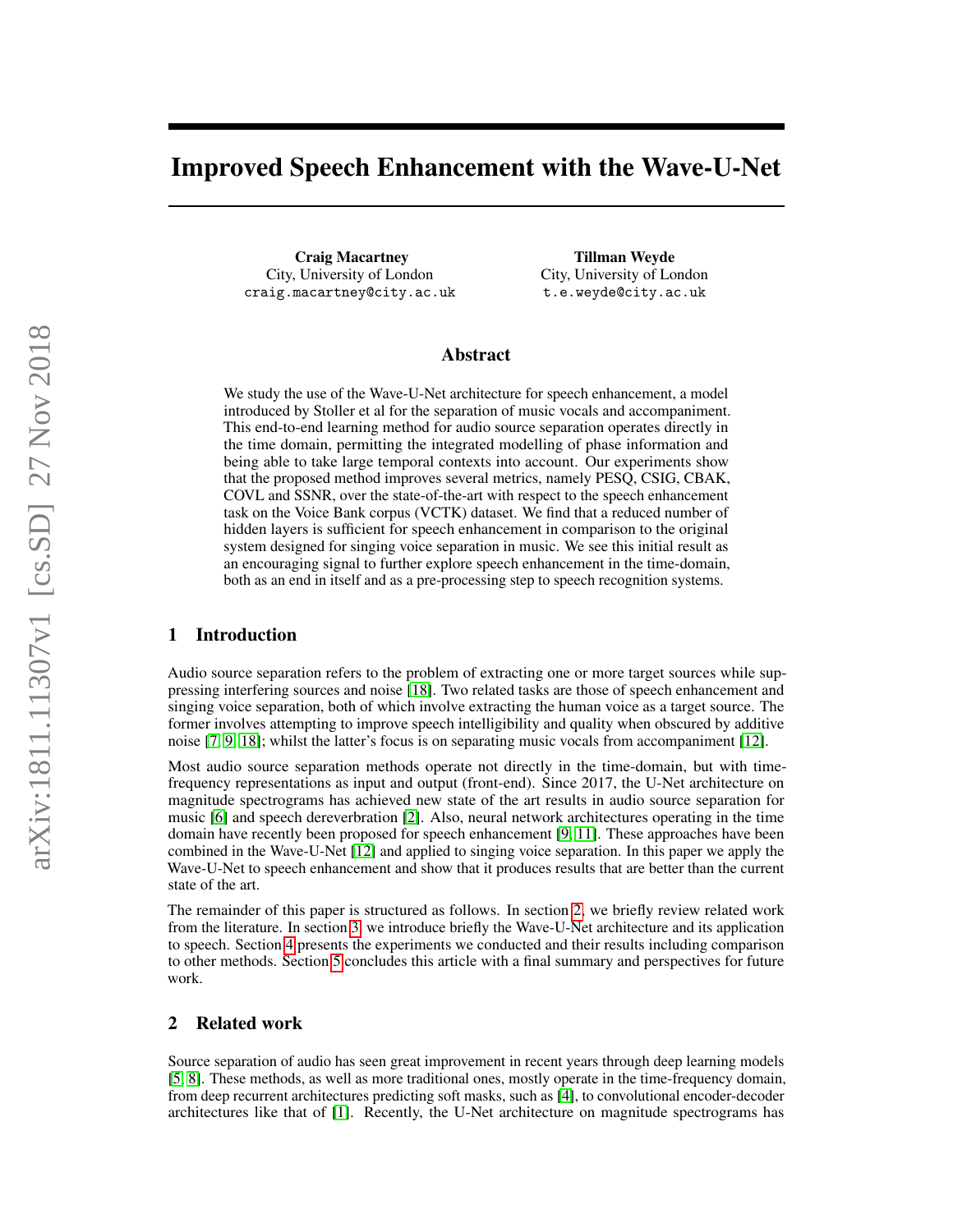

Figure 1: The Wave-U-Net architecture following [\[12\]](#page-4-3).

achieved new state of the art results in audio source separation for music [\[6\]](#page-4-4) and speech dereverbration [\[2\]](#page-3-0).

Also recently, models operating in the time domain have been developed. The development of Wavenet [\[17\]](#page-4-9) inspired other developments, including [\[9,](#page-4-2) [11\]](#page-4-5). The SEGAN [\[9\]](#page-4-2) architecture was developed for the purpose of speech enhancement and denoising. It employs a neural network in the time-domain with an encoder and decoder pathway that successively halves and doubles the resolution of feature maps in each layer, respectively, and features skip connections between encoder and decoder layers. It offers state-of-the-art results on the Voice Bank (VCTK) dataset [\[14\]](#page-4-10).

The Wavenet for Speech Denoising [\[11\]](#page-4-5), another architecture to operate directly in the time domain, takes its inspiration from [\[17\]](#page-4-9). It has a non-causal conditional input and a parallel output of samples for each prediction and is based on the repeated application of dilated convolutions with exponentially increasing dilation factors to factor in context information.

# <span id="page-1-0"></span>3 Wave-U-Net for Speech Enhancement

The Wave-U-Net architecture of [\[12\]](#page-4-3) combines elements of both of the abovementioned architectures with the U-Net. The overall architecture is a one-dimensional U-Net with down and upsampling blocks.

As per the spectrogram-based U-Net architectures (e.g. [\[6\]](#page-4-4)), the Wave-U-Net uses a series of downsampling and upsampling blocks to make its predictions, whilst at each level of the network, the time resolution is halved.

In applying the Wave-U-Net architecture to the application of speech enhancement, our objective is to separate a mixture waveform  $m \in [-1,1]^{L \times C}$  into K source waveforms  $S^1,...,S^K$  with  $S^k \in [-1,1]^{L \times C}$  for all  $k \in 1, ..., K, C$  as the number of audio channels and L as the numbers of audio samples. In our case of monaural speech enhancement we have  $K = 2$  and  $C = 1$ .

In doing so, for K sources to be estimated, a 1D convolution, zero-padded before convolving, of filter size 1 with  $K \cdot C$  filters is applied to convert the stack of features at each audio sample into a source prediction for each sample. This is followed by a tanh nonlinearity to obtain a source signal estimate with values in the interval  $(-1, 1)$ . All convolutions except the final ones are followed by LeakyReLU non-linearities.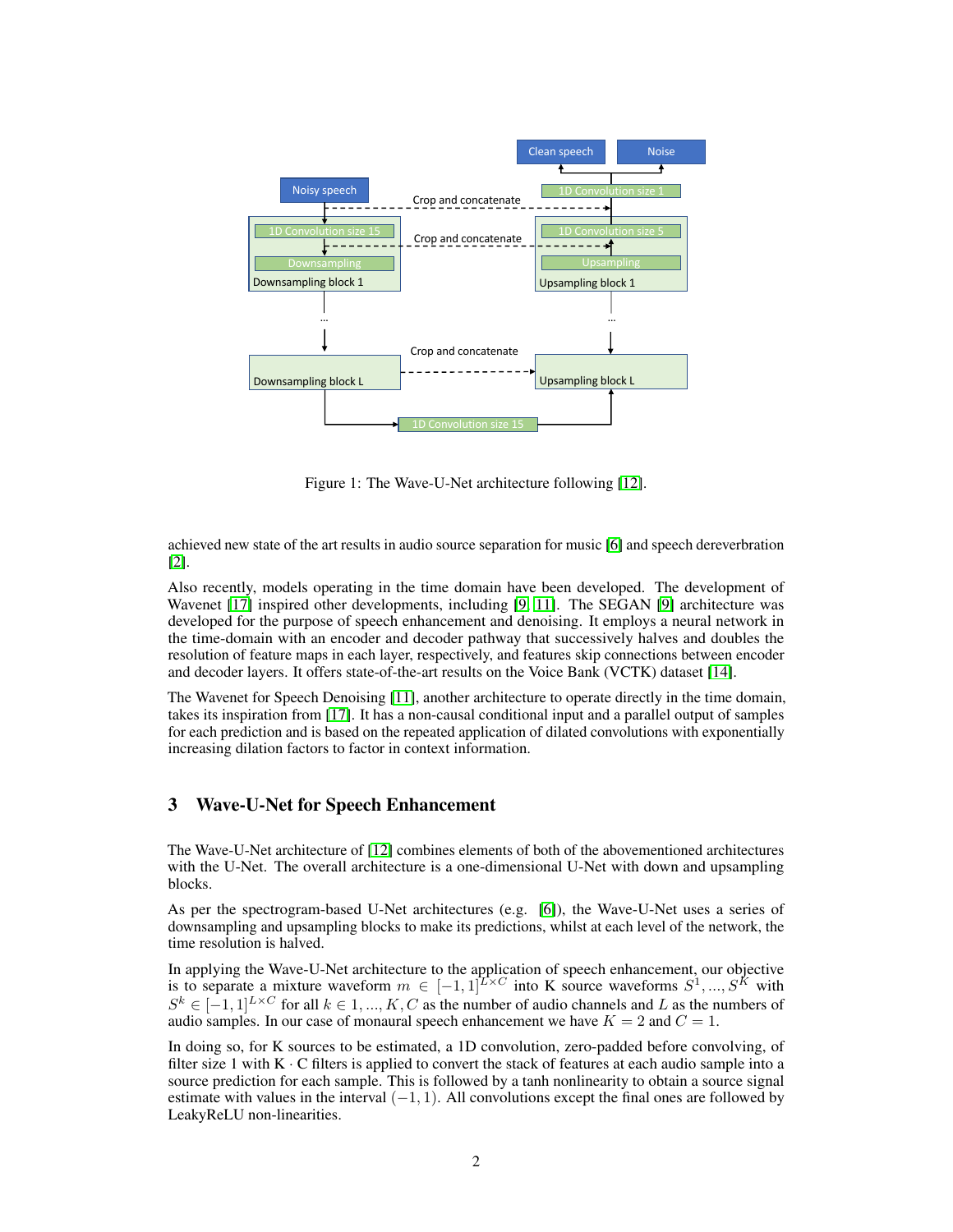| <b>Metric</b> | <b>Noisy</b> | Wiener | <b>SEGAN</b> | Wave-U-Net |
|---------------|--------------|--------|--------------|------------|
| <b>PESO</b>   | 1.97         | 2.22   | 2.16         | 2.40       |
| <b>CSIG</b>   | 3.35         | 3.23   | 3.48         | 3.52       |
| <b>CBAK</b>   | 2.44         | 2.68   | 2.94         | 3.24       |
| <b>COVL</b>   | 2.63         | 2.67   | 2.80         | 2.96       |
| <b>SSNR</b>   | 1.68         | 5.07   | 7.73         | 9.97       |

Table 1: Objective evaluation - comparing the mean results of the untreated noisy signal, the Wiener-, SEGAN- and Wave-U-Net-enhanced signals. Higher scores are better for all metrics.

# <span id="page-2-0"></span>4 Experiments

#### 4.1 Datasets

We use the same VCTK dataset [\[14\]](#page-4-10) as the SEGAN [\[9\]](#page-4-2), which is available publicly, encouraging comparisons with future speech enhancement methods.

The dataset includes clean and noisy audio data at 48kHz sampling frequency. However, like the SEGAN, we downsample to 16kHz for training and testing. The clean data are recordings of sentences, sourced from various text passages, uttered by 30 English-speakers, male and female, with various accents – 28 intended for training and 2 reserved for testing [\[16\]](#page-4-11). The noisy data were generated by mixing the clean data with various noise datasets, as per the instructions provided in [\[9,](#page-4-2) [14,](#page-4-10) [15\]](#page-4-12).

With respect to the training set, 40 different noise conditions are considered [\[9,](#page-4-2) [16\]](#page-4-11). These are composed of [1](#page-2-1)0 types of noise (2 of which are artificially-generated<sup>1</sup> and 8 sourced from the DEMAND database [\[13\]](#page-4-13), each mixed with clean speech at one of 4 signal-to-noise ratios (SNR) (15, 10, 5, and 0 dB). In total, this yields 11, 572 training samples, with approximately 10 different sentences in each condition per training speaker.

Testing conditions are mismatched from those of the training. The speakers, noise types and SNRs are all different. The separate test set with 2 speakers, unseen during training, consists of a total of 20 different noise conditions: 5 types of noise sourced from the DEMAND database at one of 4 SNRs each (17.5, 12.5, 7.5, and 2.5 dB) [\[14,](#page-4-10) [15\]](#page-4-12). This yields 824 test items, with approximately 20 different sentences in each condition per test speaker [\[14,](#page-4-10) [15\]](#page-4-12).

## 4.2 Experimental setup

As per [\[12\]](#page-4-3), our baseline model trains on randomly-sampled audio excerpts, using the ADAM optimization algorithm, a learning rate of 0.0001, decay rates  $\beta$ 1 = 0.9 and  $\beta$ 2 = 0.999 and a batch size of 16. We specify an initial network layer size of 12, like in [\[12\]](#page-4-3), although this is varied across experiments, as described in the Results section below. 16 extra filters per layer are also specified, with downsampling block filters of size 15 and upsampling block filters of size 5 like in [\[12\]](#page-4-3). We train for 2,000 iterations with mean squared error (MSE) over all source output samples in a batch as loss and apply early stopping if there is no improvement on the validation set for 20 epochs. We use a fixed validation set of 10 randomly selected tracks. Then, the best model is fine-tuned with the batch size doubled and the learning rate lowered to 0.00001, again until 20 epochs have passed without improved validation loss.

## 4.3 Results

To evaluate and compare the quality of the enhanced speech yielded by the Wave-U-Net, we mirror the objective measures provided in [\[9\]](#page-4-2). Each measurement compares the enhanced signal with the clean reference of each of the 824 test set items. They have been calculated using the implementation provided in [\[7\]](#page-4-1)<sup>[2](#page-2-2)</sup>. The first metric is that of the Perceptual Evaluation of Speech Quality (PESQ) more specifically the wide-band version recommended in ITU-T P.862.2 (from  $-0.5$  to 4.5) [\[7,](#page-4-1) [9\]](#page-4-2). Secondly, composite measures of metrics that aim to computationally approximate the Mean Opinion

<span id="page-2-1"></span><sup>&</sup>lt;sup>1</sup> available here:<http://data.cstr.ed.ac.uk/cvbotinh/SE/data/> [\[14\]](#page-4-10)

<span id="page-2-2"></span><sup>&</sup>lt;sup>2</sup> available here: https://ecs.utdallas.edu/loizou/speech/software.htm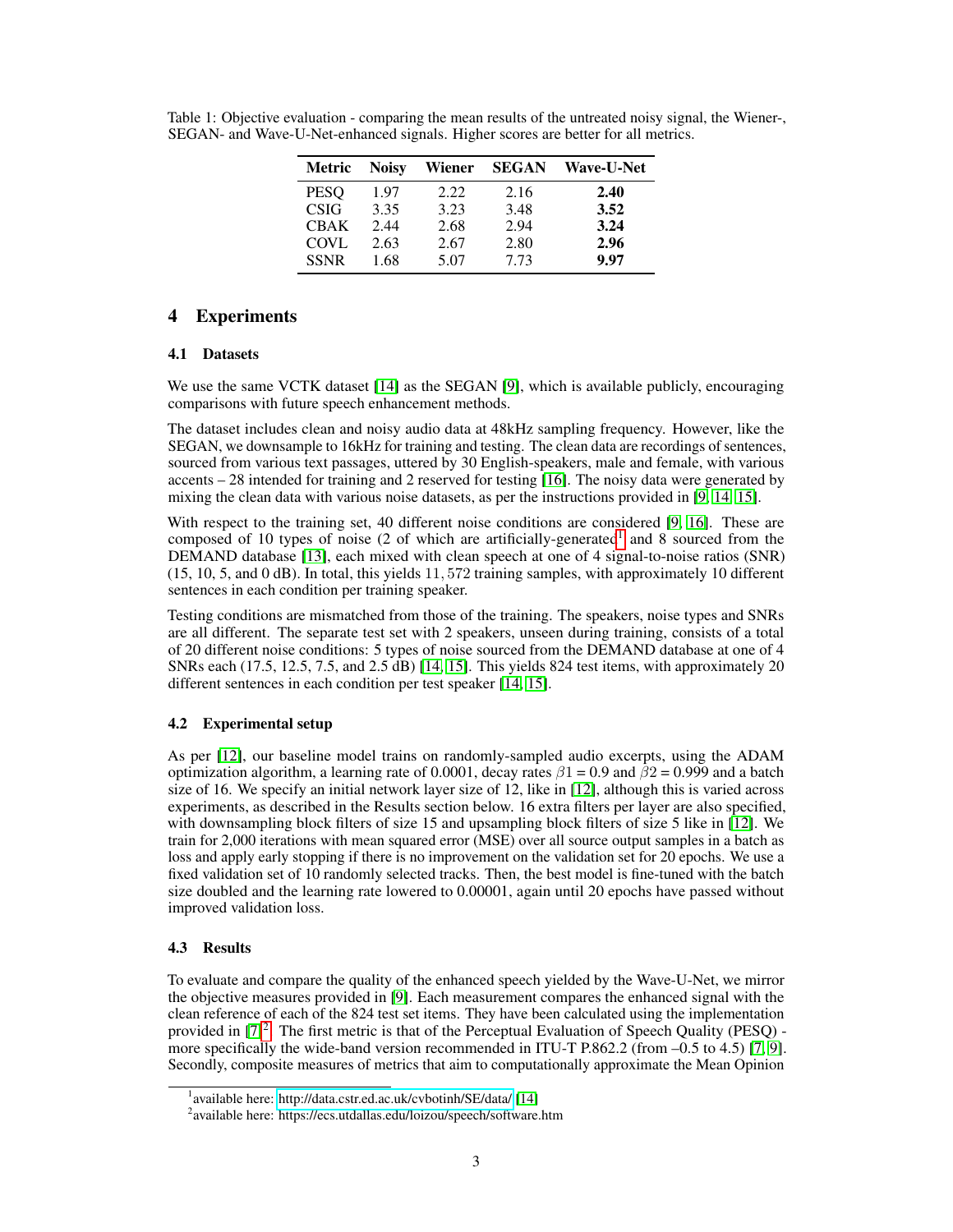| Metric      | 12-layer | 11-layer | 10-layer | 9-layer | 8-laver |
|-------------|----------|----------|----------|---------|---------|
| <b>PESO</b> | 2.40     | 2.38     | 2.41     | 2.41    | 2.39    |
| <b>CSIG</b> | 3.49     | 3.47     | 3.43     | 3.54    | 3.51    |
| <b>CBAK</b> | 3.23     | 3.22     | 3.24     | 3.23    | 3.18    |
| <b>COVL</b> | 2.95     | 2.92     | 2.92     | 2.97    | 2.95    |
| <b>SSNR</b> | 9.79     | 9.95     | 9.98     | 9.87    | 9.30    |

Table 2: Objective evaluation - mean results, comparing variations of the Wave-U-Net model with different numbers of layers, without fine-tuning applied.

Score (MOS) that would be produced from human perceptual trials are computed [\[11\]](#page-4-5). These are: CSIG, a prediction of the signal distortion attending only to the speech signal [\[3\]](#page-3-3) (from 1 to 5); CBAK, a prediction of the intrusiveness of background noise [\[3\]](#page-3-3) (from 1 to 5); and COVL, a prediction of the overall effect [\[3\]](#page-3-3) (from 1 to 5). Last is the Segmental Signal-to-Noise Ratio (SSNR) [\[10\]](#page-4-14) (from 0 to  $\infty$ ).

Table 1 shows the results of these metrics for comparison across different speech enhancement architectures versus the overall best-performing Wave-U-Net model, that of the 10-layer with finetuning applied. As a comparative reference, it also shows the results of these metrics when applied: directly to the noisy signals; to signals filtered using the Wiener method, based on a priori SNR estimation; and to the SEGAN-enhanced signal, as provided in [\[9\]](#page-4-2). The results indicate that the Wave-U-Net is the most effective model for speech enhancement.

Table 2 shows the performance differences between different variations of the Wave-U-Net, with different numbers of layers. No fine-tuning was performed to obtain the results shown here, which explains the difference between the 10-layer Wave-U-Net in Tables 1 and 2. The results suggest that fine-tuning does not make a meaningful difference, except on the CSIG measurement, and that performance reaches a peak around the 10- and 9-layer models, smaller than the best performing equivalent model for music vocals source separation in [\[12\]](#page-4-3). This is likely due to the size of the receptive field, where for speech the optimal size is probably smaller than for music.

# <span id="page-3-1"></span>5 Conclusions

## 5.1 Summary

The Wave-U-Net combines the advantages of several of the most recent successful architectures for music and speech source separation and our results show that it is particularly effective at speech enhancement. The results improve over the state of the art by a good margin even without significant adaptation or parameter tuning. This indicates that there is great potential for this approach in speech enhancement.

## 5.2 Future work

In comparison to the SEGAN architecture, it is possible that the advantage stems from the upsampling that avoids aliasing, which should be further investigated. The results indicate that there is room for increasing effectiveness and efficiency by further adapting the model size and other parameters, e.g. filter sizes, to the task and expanding to multi-channel audio and multi-source-separation.

# References

- <span id="page-3-2"></span>[1] Pritish Chandna, M. Miron, Jordi Janer, and Emilia Gómez. Monoaural Audio Source Separation Using Deep Convolutional Neural Networks. *13th International Conference on Latent Variable Analysis and Signal Separation (LVA ICA2017)*, (2017), 2017. URL <http://mtg.upf.edu/node/3680>.
- <span id="page-3-0"></span>[2] Ori Ernst, Shlomo E. Chazan, Sharon Gannot, and Jacob Goldberger. Speech dereverberation using fully convolutional networks. *CoRR*, abs/1803.08243, 2018. URL <http://arxiv.org/abs/1803.08243>.
- <span id="page-3-3"></span>[3] Yi Hu, Philipos C Loizou, and Senior Member. Evaluation of Objective Quality Measures for Speech Enhancement. *IEEE transactions on audio, speech and language processing*, 16(1):229, 2008. doi: 10.1109/TASL.2007.911054. URL <http://www.utdallas.edu/loizou/speech/noizeus/>.